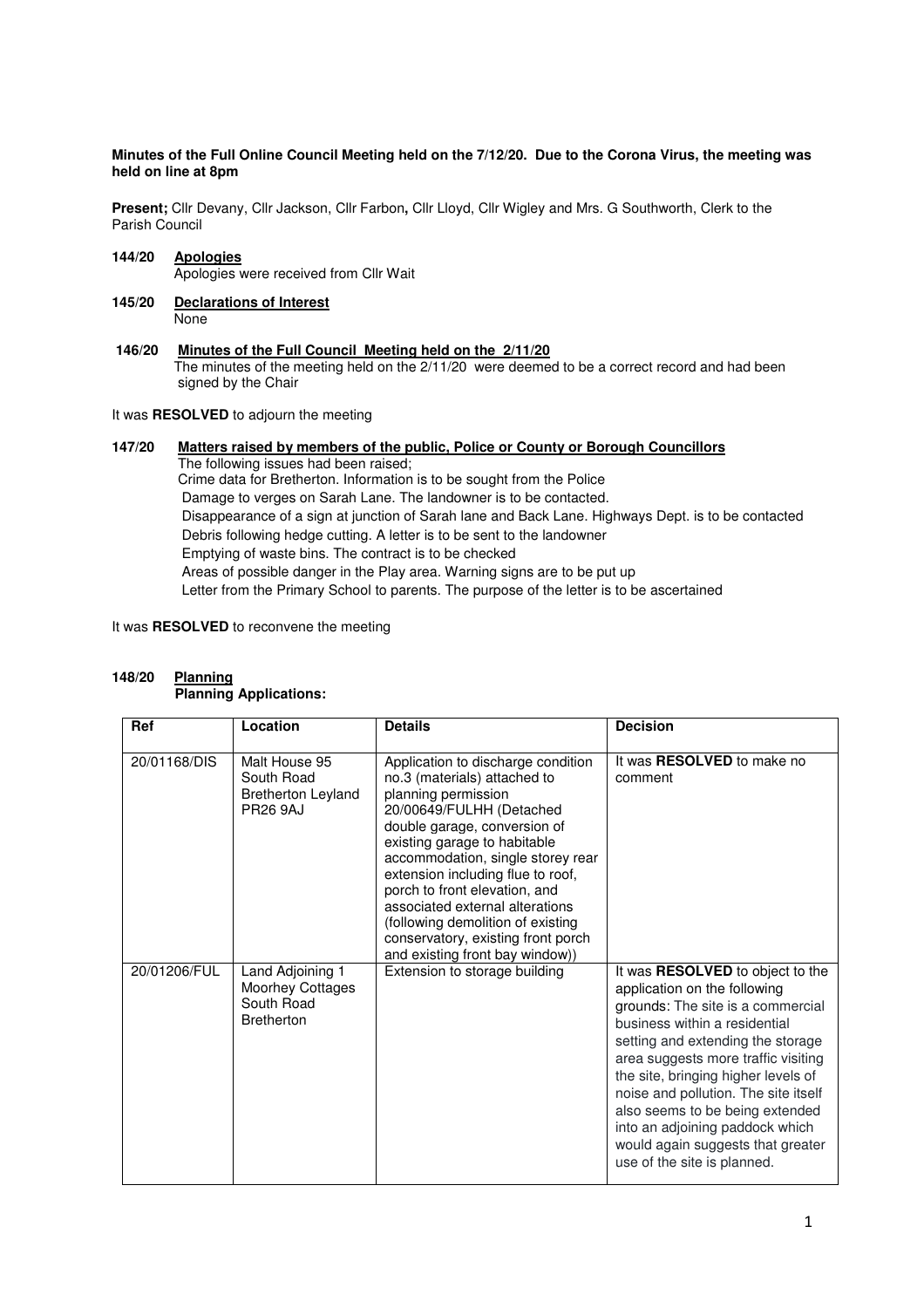# **149/20 Finance**

## **Payment**

 **149/01/20** It was **RESOLVED** to pay the following invoices. The invoices having been inspected/authorized by Cllr Wigley and Cllr Jackson

| Cheque No. | Recipient                      | <b>Description</b>                                   | Amount<br>£ |
|------------|--------------------------------|------------------------------------------------------|-------------|
| 1696       | Glenys Southworth              | Nov Salary                                           | 184-60      |
| 1697       | Glenys Southworth              | Nov Expenses                                         | 72-96       |
| 1698       | <b>Wignalls Landscapes</b>     | Grounds Maintenance work in Nov                      | 361.16      |
| 1699       | <b>Bretherton Bowling Club</b> | Remaining Part of Grant agreed at<br>the Nov meeting | $20-00$     |
| 1700       | <b>Graham Whittle</b>          | Repairs to Play Area                                 | $72-00$     |

# **Monitoring Statement**

 **149/02/20.** It was **RESOLVED** that the monitoring statement for the period to the 30/11/20 be approved and the Chair had signed the statement on behalf of the Parish Council

#### **150/20 Highway Issues**

 It was **RESOLVED to;** Note the running list of accidents Request further information on the use of the mobile speed camera, from Lancashire County Council

# **151/20 Stoat Hall**

It was **RESOLVED** to raise the concerns of the Parish Council with the Planning Dept.

# **152/20 Neighbourhood Plan**

It was **RESOLVED** to note the next stages in the process and consider the information to be provided to Chorley Council

# **134/20 National Association of Parish Council; Consultation on Standards**  It was **RESOLVED to** respond to the Consultation.

### **135/20 Decisions taken by the Chair**  It was **RESOLVED** to note the decisions Holding of Dec meeting online Approving repairs to Play Area

# **139/20 Damage caused during the removal of the obsolete changing room by Croston JFC** It was **RESOLVED** to note the contents of the progress report and raise further issues with Croston JFC

# **142/20 Two drainage problems**

It was **RESOLVED to;** 

Issue 1.Hold a further meeting in relation the garage near the Recreation ground Issue 2 Notify the resident that the ditch on land owned by the Parish Council had been checked and was not blocked

### **143/20 Date of next Meeting**

The date of the next full Parish Council Meeting is the, 1/2/21. Meeting arrangements will be dependent on Government Guidelines. A budget setting meeting will be held in Jan 2021 involving the Chair, Vice Chair and Clerk